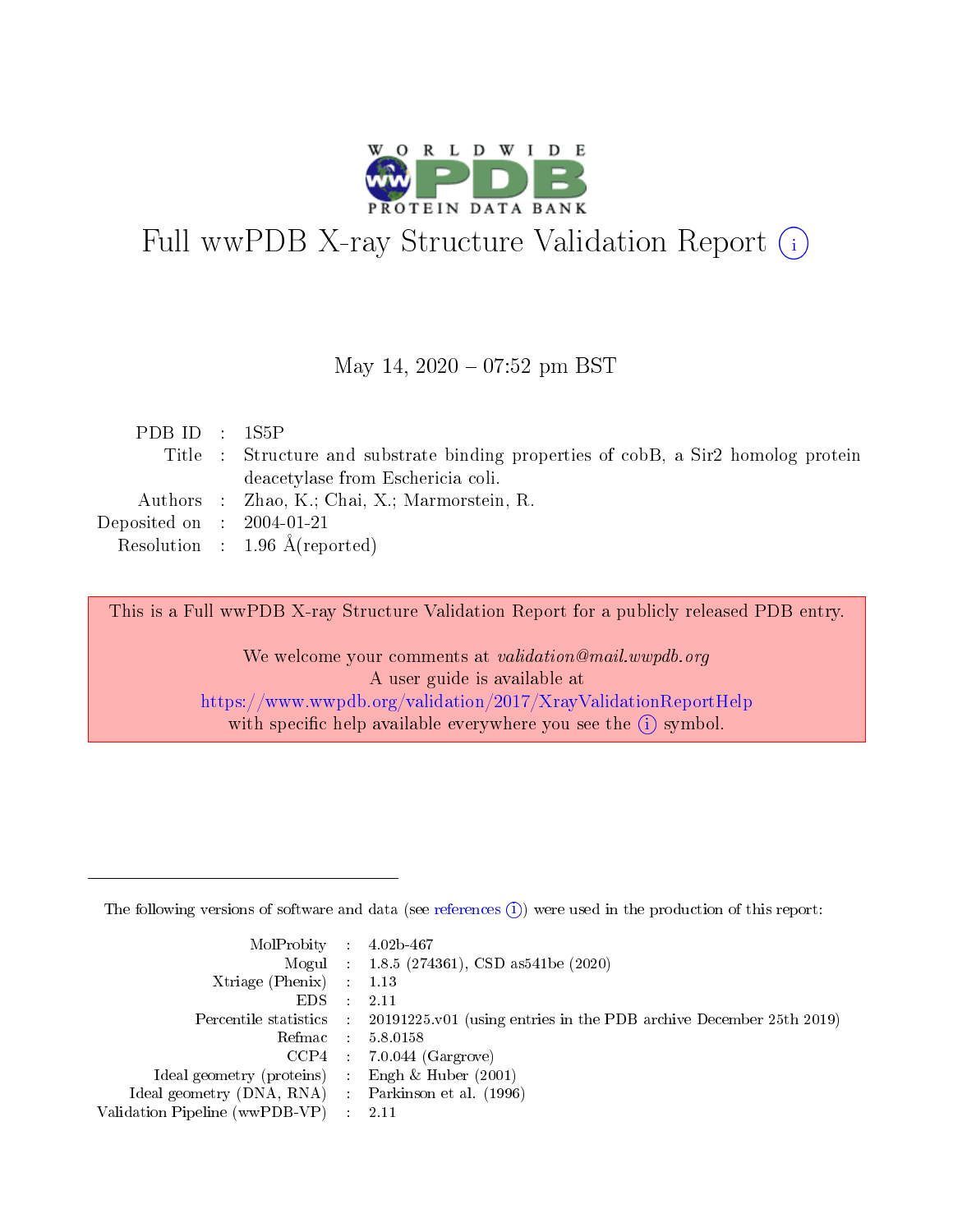# 1 [O](https://www.wwpdb.org/validation/2017/XrayValidationReportHelp#overall_quality)verall quality at a glance  $(i)$

The following experimental techniques were used to determine the structure: X-RAY DIFFRACTION

The reported resolution of this entry is 1.96 Å.

Percentile scores (ranging between 0-100) for global validation metrics of the entry are shown in the following graphic. The table shows the number of entries on which the scores are based.



| Metric                | Whole archive<br>$(\#\mathrm{Entries})$ | Similar resolution<br>$(\#\text{Entries},\,\text{resolution}\,\,\text{range}(\textup{\AA}))$ |  |  |
|-----------------------|-----------------------------------------|----------------------------------------------------------------------------------------------|--|--|
| $R_{free}$            | 130704                                  | $2580(1.96-1.96)$                                                                            |  |  |
| Clashscore            | 141614                                  | $2705(1.96-1.96)$                                                                            |  |  |
| Ramachandran outliers | 138981                                  | $2678(1.96-1.96)$                                                                            |  |  |
| Sidechain outliers    | 138945                                  | $2678(1.96-1.96)$                                                                            |  |  |
| RSRZ outliers         | 127900                                  | $2539(1.96-1.96)$                                                                            |  |  |

The table below summarises the geometric issues observed across the polymeric chains and their fit to the electron density. The red, orange, yellow and green segments on the lower bar indicate the fraction of residues that contain outliers for  $>=3, 2, 1$  and 0 types of geometric quality criteria respectively. A grey segment represents the fraction of residues that are not modelled. The numeric value for each fraction is indicated below the corresponding segment, with a dot representing fractions  $\epsilon=5\%$  The upper red bar (where present) indicates the fraction of residues that have poor fit to the electron density. The numeric value is given above the bar.

|  | $\text{Mol} \mid \text{Chain} \mid \text{Length}$ | Quality of chain |     |  |  |  |
|--|---------------------------------------------------|------------------|-----|--|--|--|
|  | 235                                               | 14%<br>68%       | 25% |  |  |  |
|  |                                                   | 63%              | 38% |  |  |  |

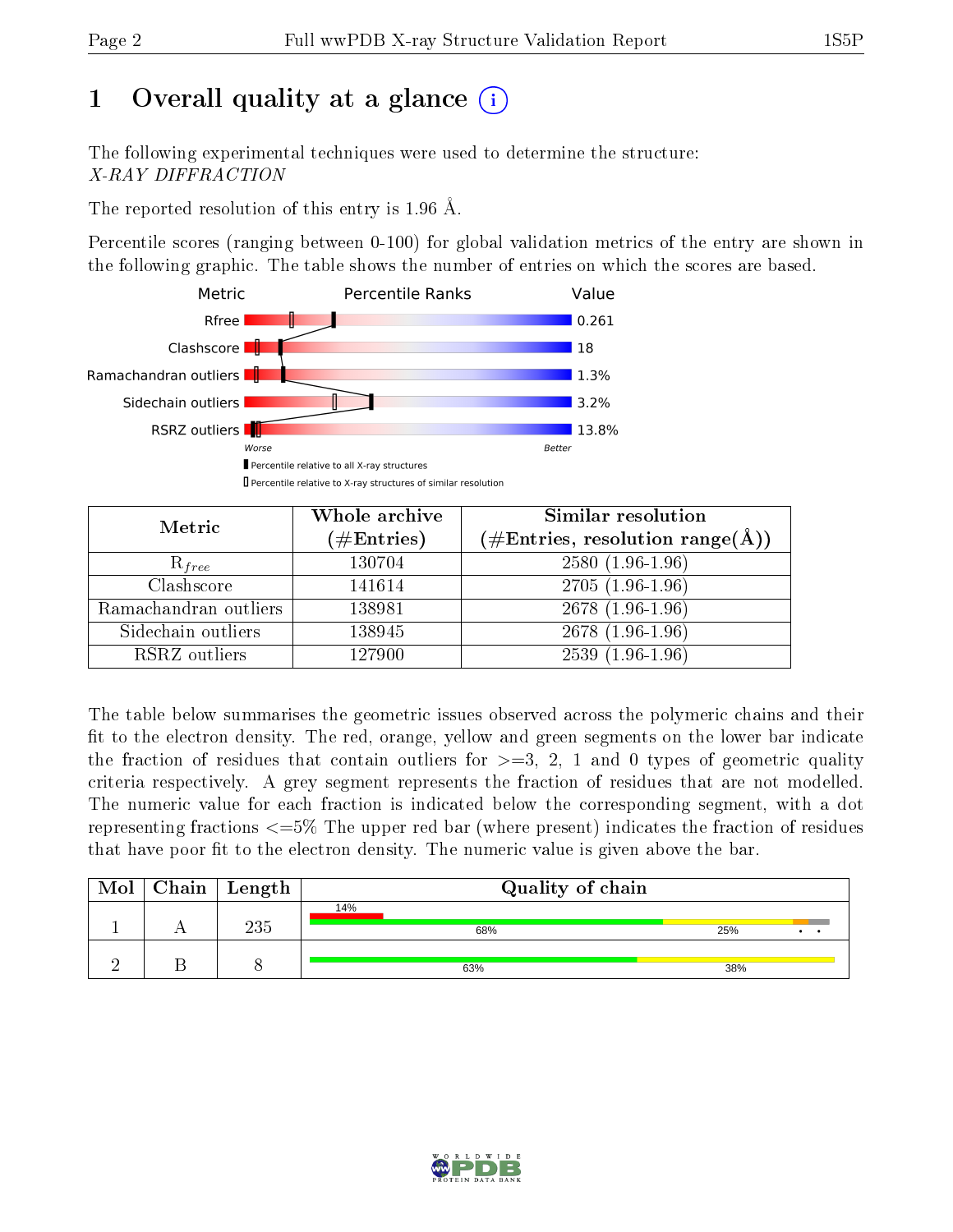# 2 Entry composition (i)

There are 4 unique types of molecules in this entry. The entry contains 2044 atoms, of which 0 are hydrogens and 0 are deuteriums.

In the tables below, the ZeroOcc column contains the number of atoms modelled with zero occupancy, the AltConf column contains the number of residues with at least one atom in alternate conformation and the Trace column contains the number of residues modelled with at most 2 atoms.

Molecule 1 is a protein called NAD-dependent deacetylase.

| Mol | Chain | Residues | Atoms                  |         |     |     | $\text{ZeroOcc} \mid \text{AltConf} \mid \text{Trace}$ |  |  |
|-----|-------|----------|------------------------|---------|-----|-----|--------------------------------------------------------|--|--|
|     |       | 225      | $\text{Total}$<br>1747 | $106\,$ | 307 | 297 |                                                        |  |  |

• Molecule 2 is a protein called HISTONE H4 (RESIDUES 12-19).

| Mol | Chain   Residues | Atoms     |    | $\text{ZeroOcc} \mid \text{AltConf} \mid \text{Trace}$ |  |  |  |
|-----|------------------|-----------|----|--------------------------------------------------------|--|--|--|
|     |                  | Total C N | 39 |                                                        |  |  |  |

• Molecule 3 is ZINC ION (three-letter code: ZN) (formula: Zn).

|  | $\text{Mol}$   Chain   Residues | Atoms | $ZeroOcc$   AltConf |
|--|---------------------------------|-------|---------------------|
|  |                                 | Total |                     |

• Molecule 4 is water.

|  | $\text{Mol}$   Chain   Residues | Atoms              | $ZeroOcc$   AltConf |
|--|---------------------------------|--------------------|---------------------|
|  | 215                             | Total O<br>215 215 |                     |
|  | 14                              | Total O            |                     |

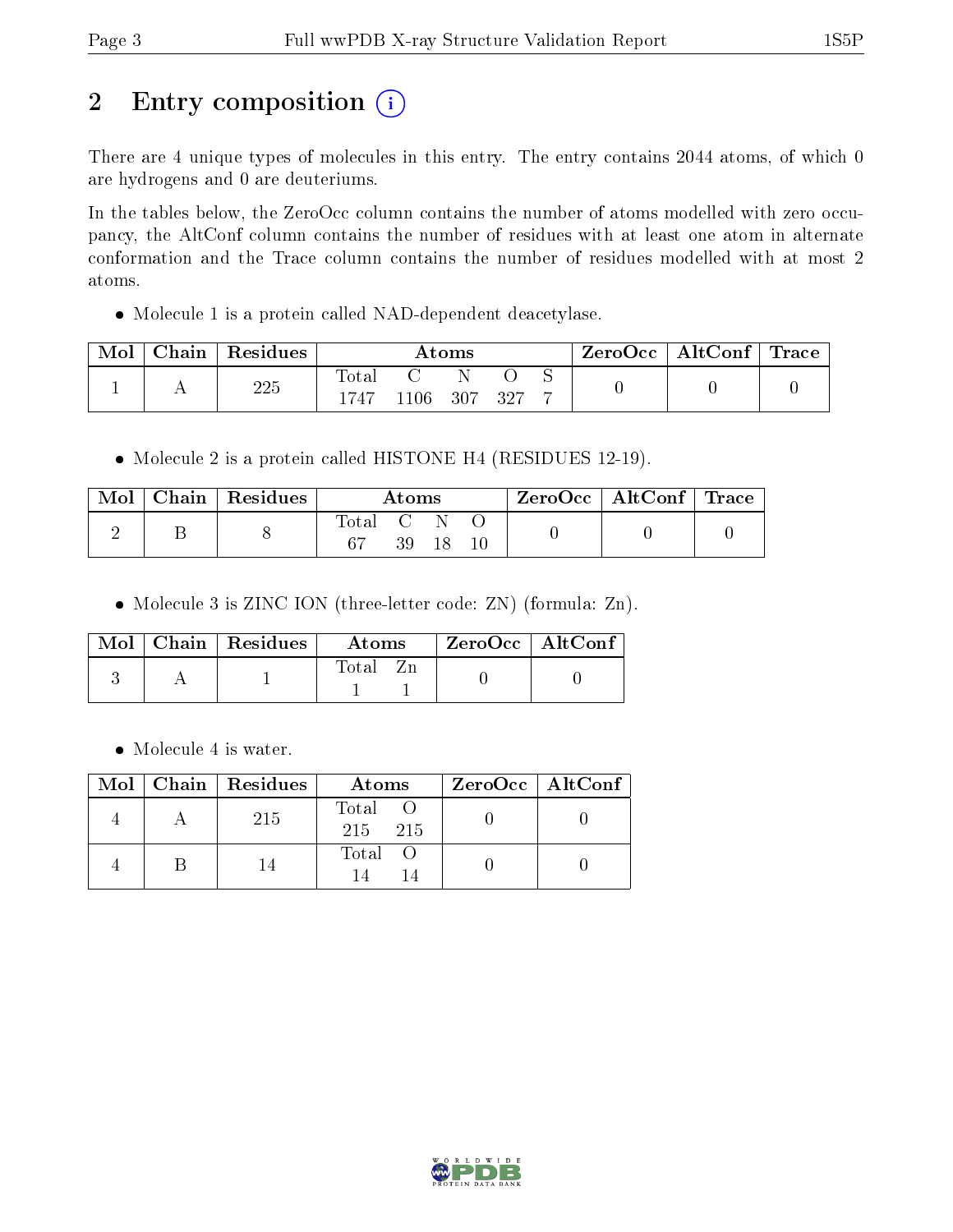# 3 Residue-property plots  $(i)$

These plots are drawn for all protein, RNA and DNA chains in the entry. The first graphic for a chain summarises the proportions of the various outlier classes displayed in the second graphic. The second graphic shows the sequence view annotated by issues in geometry and electron density. Residues are color-coded according to the number of geometric quality criteria for which they contain at least one outlier: green  $= 0$ , yellow  $= 1$ , orange  $= 2$  and red  $= 3$  or more. A red dot above a residue indicates a poor fit to the electron density (RSRZ  $> 2$ ). Stretches of 2 or more consecutive residues without any outlier are shown as a green connector. Residues present in the sample, but not in the model, are shown in grey.



• Molecule 1: NAD-dependent deacetylase

Chain B: 63% 38%



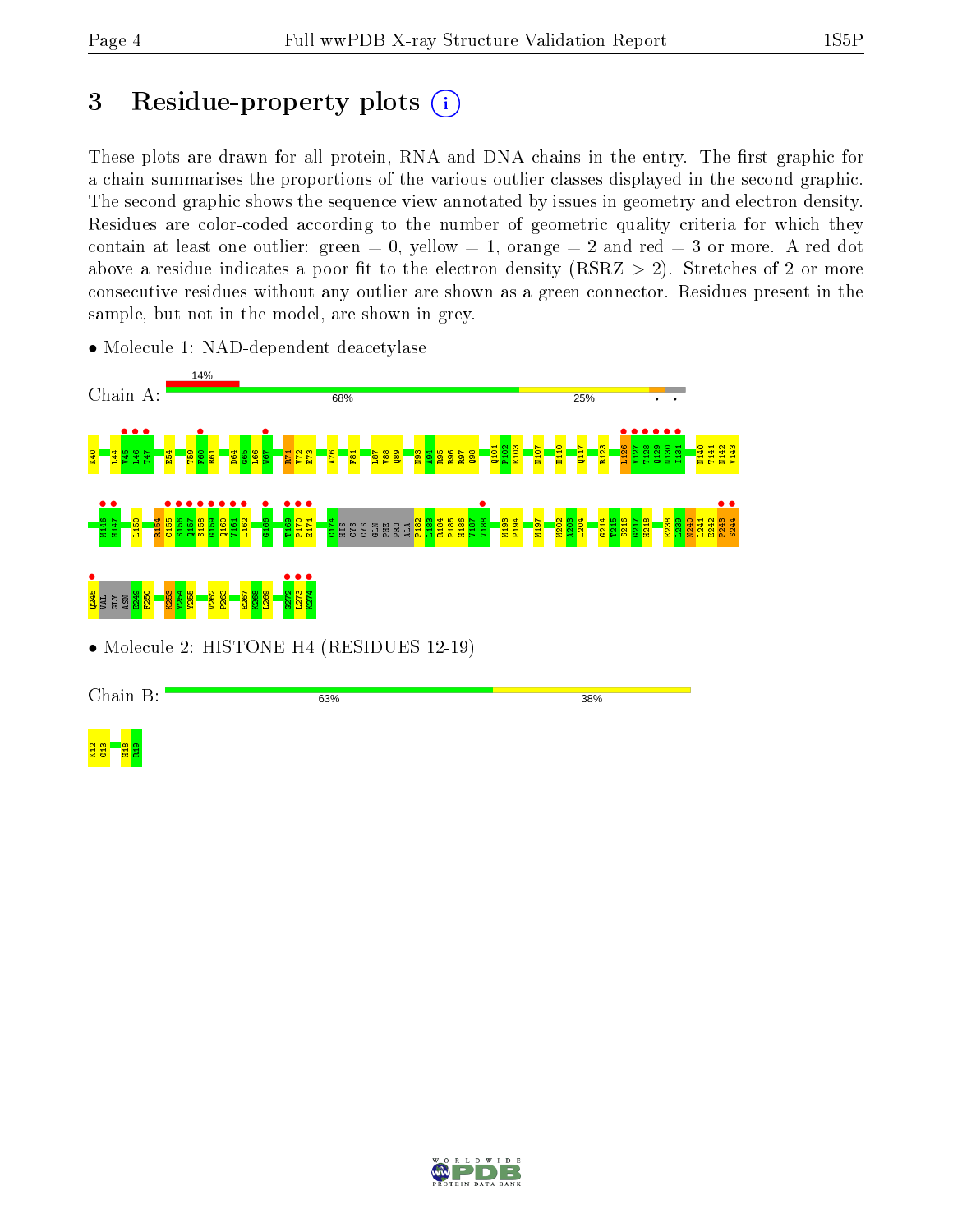# 4 Data and refinement statistics  $\bigcirc$

| Property                                                      | Value                                                                          | Source     |
|---------------------------------------------------------------|--------------------------------------------------------------------------------|------------|
| Space group                                                   | P 41 21 2                                                                      | Depositor  |
| Cell constants                                                | $93.91\text{\AA}$<br>93.91Å<br>$61.49\text{\AA}$                               |            |
| a, b, c, $\alpha$ , $\beta$ , $\gamma$                        | $90.00^\circ$<br>$90.00^\circ$<br>$90.00^\circ$                                | Depositor  |
| Resolution $(A)$                                              | 29.70<br>$-1.96$                                                               | Depositor  |
|                                                               | 29.70<br>$-1.96$                                                               | <b>EDS</b> |
| % Data completeness                                           | $97.6(29.70-1.96)$                                                             | Depositor  |
| (in resolution range)                                         | $8.1(29.70-1.96)$                                                              | <b>EDS</b> |
| $\mathrm{R}_{merge}$                                          | 0.03                                                                           | Depositor  |
| $R_{sym}$                                                     | 0.03                                                                           | Depositor  |
| $\langle I/\sigma(I)\rangle$                                  |                                                                                | Xtriage    |
| Refinement program                                            | $CNS$ 1.1                                                                      | Depositor  |
| $R, R_{free}$                                                 | 0.234, 0.270                                                                   | Depositor  |
|                                                               | 0.234<br>0.261                                                                 | DCC        |
| $R_{free}$ test set                                           | 99 reflections $(6.01\%)$                                                      | wwPDB-VP   |
| Wilson B-factor $(A^2)$                                       | (Not available)                                                                | Xtriage    |
| Anisotropy                                                    | (Not available)                                                                | Xtriage    |
| Bulk solvent $k_{sol}(e/\text{\AA}^3), B_{sol}(\text{\AA}^2)$ | $\overline{0.34}$ , 55.3                                                       | <b>EDS</b> |
| L-test for twinning <sup>1</sup>                              | $\langle  L  \rangle = (Not available), \langle L^2 \rangle = (Not available)$ | Xtriage    |
| Estimated twinning fraction                                   | No twinning to report.                                                         | Xtriage    |
| $F_o, F_c$ correlation                                        | 0.92                                                                           | <b>EDS</b> |
| Total number of atoms                                         | 2044                                                                           | wwPDB-VP   |
| Average B, all atoms $(A^2)$                                  | 49.0                                                                           | wwPDB-VP   |

Xtriage's analysis on translational NCS is as follows: (Not available)

<span id="page-4-0"></span><sup>&</sup>lt;sup>1</sup>Theoretical values of  $\langle |L| \rangle$ ,  $\langle L^2 \rangle$  for acentric reflections are 0.5, 0.333 respectively for untwinned datasets, and 0.375, 0.2 for perfectly twinned datasets.

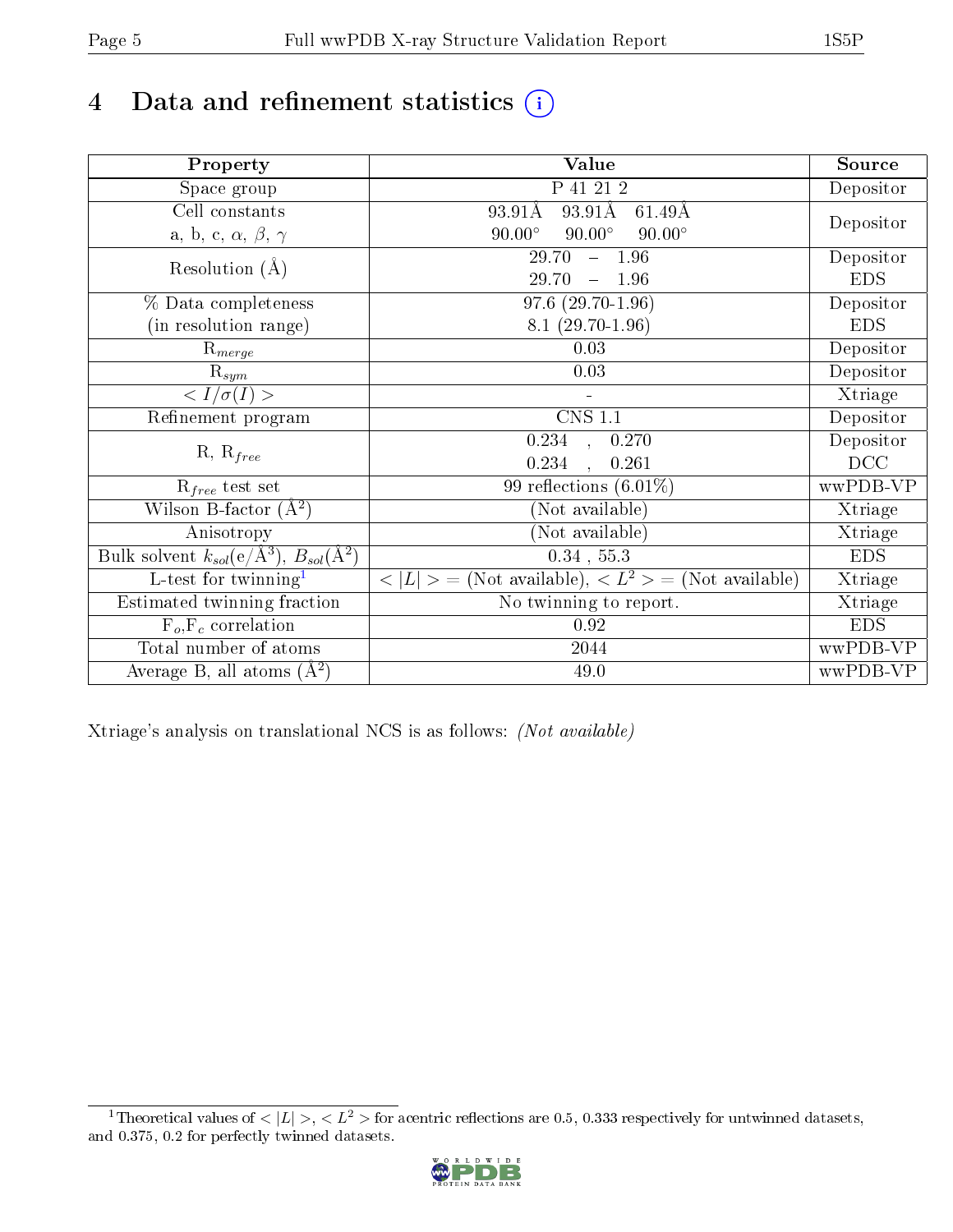# 5 Model quality  $(i)$

## 5.1 Standard geometry  $(i)$

Bond lengths and bond angles in the following residue types are not validated in this section: ZN, ALY

The Z score for a bond length (or angle) is the number of standard deviations the observed value is removed from the expected value. A bond length (or angle) with  $|Z| > 5$  is considered an outlier worth inspection. RMSZ is the root-mean-square of all Z scores of the bond lengths (or angles).

| Mol | Chain |             | Bond lengths | Bond angles |             |  |
|-----|-------|-------------|--------------|-------------|-------------|--|
|     |       | <b>RMSZ</b> | $\# Z  > 5$  | RMSZ        | $\ Z\  > 5$ |  |
|     |       | 0.32        | 0/1786       | 0.58        | 0/2421      |  |
| 9   |       | 0.30        | '54          | 0.51        | 0/65        |  |
| ΔH  | A 11  | 0.32        | 1840         | 0.58        | /2486       |  |

There are no bond length outliers.

There are no bond angle outliers.

There are no chirality outliers.

There are no planarity outliers.

## $5.2$  Too-close contacts  $(i)$

In the following table, the Non-H and H(model) columns list the number of non-hydrogen atoms and hydrogen atoms in the chain respectively. The H(added) column lists the number of hydrogen atoms added and optimized by MolProbity. The Clashes column lists the number of clashes within the asymmetric unit, whereas Symm-Clashes lists symmetry related clashes.

|   |      |      |    | Mol   Chain   Non-H   H(model)   H(added)   Clashes   Symm-Clashes |
|---|------|------|----|--------------------------------------------------------------------|
|   | 1747 | 1702 | 64 |                                                                    |
|   |      |      |    |                                                                    |
| ച |      |      |    |                                                                    |
|   | 215  |      |    |                                                                    |
|   |      |      |    |                                                                    |
|   | 2044 |      |    |                                                                    |

The all-atom clashscore is defined as the number of clashes found per 1000 atoms (including hydrogen atoms). The all-atom clashscore for this structure is 18.

All (65) close contacts within the same asymmetric unit are listed below, sorted by their clash magnitude.

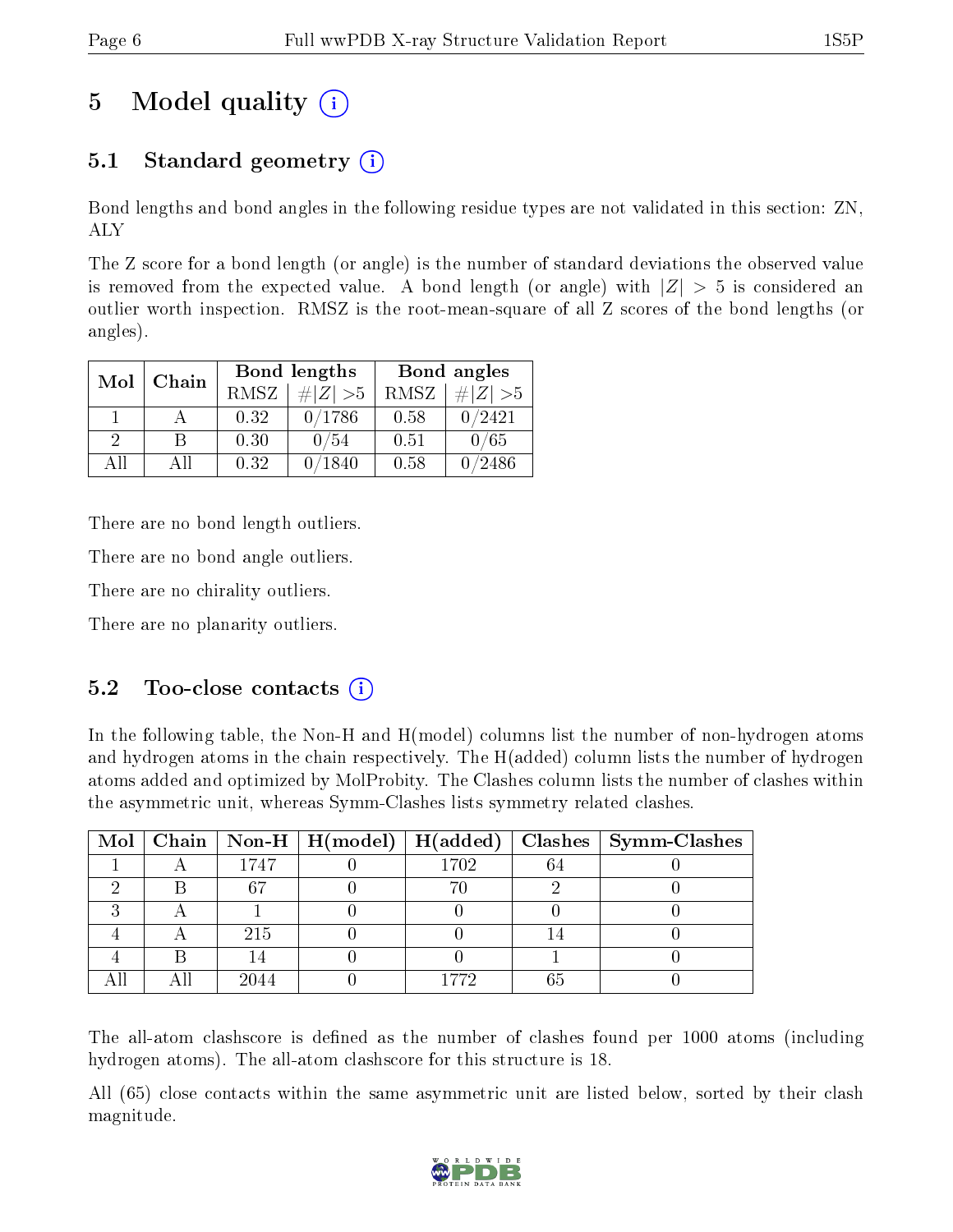| Atom-1              | Atom-2                        | Interatomic       | Clash         |
|---------------------|-------------------------------|-------------------|---------------|
|                     |                               | distance $(\AA)$  | overlap $(A)$ |
| 1:A:154:ARG:HB2     | 1: A:154: ARG:HH11            | 1.25              | 0.98          |
| 1: A: 155: CYS: SG  | 1:A:158:SER:HB3               | 2.13              | 0.89          |
| 1: A:158: SER:OG    | 1: A:160: GLN: HG3            | 1.79              | 0.83          |
| 1:A:238:GLU:OE2     | 1: A:245: GLN:HB2             | 1.80              | 0.81          |
| 1:A:154:ARG:NH2     | 1:A:184:ARG:HD3               | 1.96              | 0.81          |
| 1:A:142:ASN:HB2     | 4:A:1027:HOH:O                | 1.83              | 0.79          |
| 1: A:214: GLY:HA2   | 1:A:240:ASN:ND2               | 2.02              | 0.75          |
| 1:A:107:ASN:H       | 1:A:110:HIS:HD2               | 1.31              | 0.74          |
| 1:A:95:ARG:HH21     | 1: A:98: GLN: HE22            | 1.37              | 0.71          |
| 1:A:64:ASP:OD2      | 1: A:66:LEU:HB2               | 1.94              | 0.68          |
| 1:A:117:GLN:HE22    | 1: A:141:THR:H                | 1.43              | 0.67          |
| 1: A:73: GLU:CD     | 1:A:73:GLU:H                  | 1.98              | 0.67          |
| 1:A:154:ARG:HH11    | 1:A:154:ARG:CB                | 2.06              | 0.66          |
| 1: A:154: ARG:HD3   | 1: A: 186: HIS: ND1           | 2.12              | 0.65          |
| 1: A: 103: GLU: H   | 1: A: 103: GLU: CD            | 2.01              | 0.62          |
| 1:A:242:GLU:HB2     | 4: A: 1189: HOH: O            | 1.99              | 0.62          |
| 2:B:12:LYS:HG2      | 2:B:13:GLY:N                  | 2.15              | 0.62          |
| 1:A:243:PRO:HA      | 1:A:255:TYR:CE2               | 2.35              | 0.61          |
| 1:A:95:ARG:NH2      | 1:A:98:GLN:HE22               | 2.01              | 0.59          |
| 1:A:95:ARG:HH21     | 1:A:98:GLN:NE2                | 2.01              | 0.59          |
| 1:A:262:VAL:HB      | 1:A:263:PRO:HD3               | 1.85              | 0.58          |
| 1: A:218: HIS: HB3  | 2:B:18:HIS:NE2                | 2.19              | 0.58          |
| 1: A:44:LEU:HD23    | 1:A:204:LEU:HD23              | 1.86              | 0.57          |
| 1:A:253:LYS:HD2     | $1:$ A:253:LYS:N              | 2.21              | 0.56          |
| 1: A:101: GLN: HG2  | 4:A:1102:HOH:O                | 2.04              | 0.56          |
| 1: A:202:MET:HE2    | 4:A:1021:HOH:O                | 2.04              | 0.56          |
| 1:A:126:LEU:HD13    | 1:A:143:VAL:HG13              | 1.87              | 0.55          |
| 1:A:244:SER:HB3     | 4: A: 1172: HOH:O             | 2.05              | 0.55          |
| 1: A:240: ASN:O     | 1: A:255:TYR:HA               | 2.07              | 0.55          |
| 1:A:154:ARG:HB2     | 1: A:154: ARG:NH1             | 2.08              | 0.53          |
| 1: A:87:LEU: C      | 1:A:87:LEU:HD23               | 2.30              | 0.52          |
| 1:A:54:GLU:HG3      | 4: A:1008:HOH:O               | 2.10              | 0.52          |
| 1: A:216: SER: C    | 1: A:218: HIS:H               | 2.13              | 0.51          |
| 1: A:193:MET:HE3    | 4: A: 1016: HOH: O            | 2.09              | 0.51          |
| 1: A: 103: GLU: HG2 | 4:A:1206:HOH:O                | 2.10              | 0.51          |
| 1:A:101:GLN:HB3     | 1:A:103:GLU:OE2               | 2.10              | 0.50          |
| 1:A:123:ARG:HG3     | $1:A:\overline{123:ARG:HH11}$ | $\overline{1.77}$ | 0.50          |
| 1:A:240:ASN:HD22    | 1:A:241:LEU:H                 | 1.60              | 0.49          |
| 1:A:71:ARG:NH1      | 4: A: 1132: HOH: O            | 2.46              | 0.49          |
| 1:A:72:VAL:HG13     | 1:A:76:ALA:HB3                | 1.96              | 0.48          |
| 1:A:89:GLN:HE22     | 1:A:185:PRO:HD3               | 1.78              | 0.48          |
| 1: A:267: GLU:HG2   | 4:A:1208:HOH:O                | 2.15              | 0.46          |

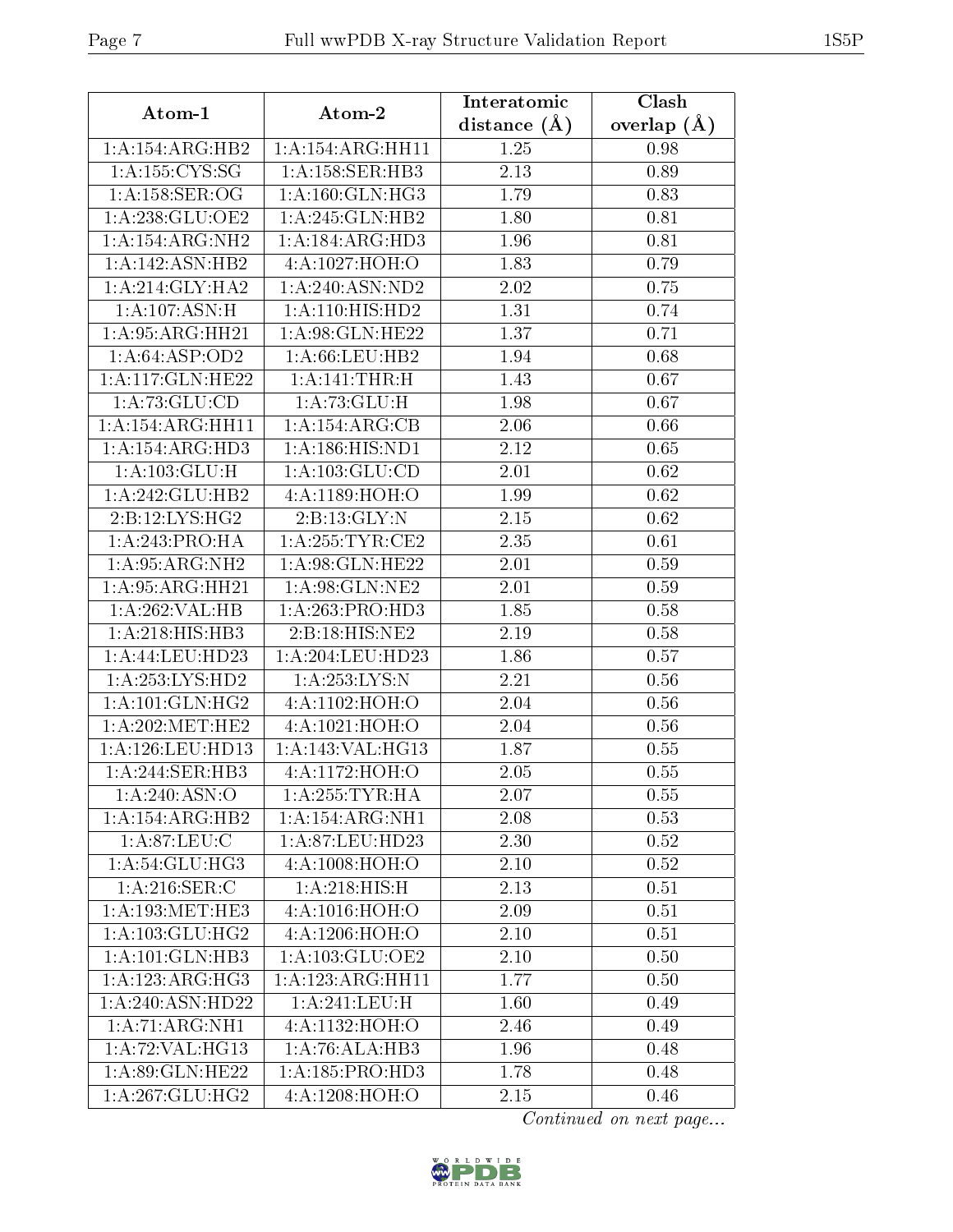|                              |                     | Interatomic      | Clash         |
|------------------------------|---------------------|------------------|---------------|
| Atom-1                       | Atom-2              | distance $(\AA)$ | overlap $(A)$ |
| 1: A:40: LYS: HG3            | 1: A:40: LYS:O      | 2.15             | 0.46          |
| 1: A:40: LYS:HD2             | 1:A:123:ARG:NH1     | 2.31             | 0.45          |
| 1: A: 140: ASN: ND2          | 4: A: 1107: HOH:O   | 2.49             | 0.45          |
| 1: A: 155: CYS: HA           | 1:A:182:PRO:O       | 2.18             | 0.44          |
| $1:A:97:ARG:H\overline{D2}$  | 4: A: 1185: HOH:O   | 2.17             | 0.43          |
| 1: A:216: SER:O              | 1: A:218: HIS:N     | 2.45             | 0.43          |
| 1: A:81:PHE:HA               | 1: A:88: VAL:HG21   | 2.00             | 0.43          |
| 1: A:59:THR:HG23             | 1: A:59:THR:O       | 2.19             | 0.43          |
| 1:A:238:GLU:HB2              | $1: A:250:$ PHE:CD2 | 2.54             | 0.42          |
| 1: A:40: LYS: CG             | 1:A:123:ARG:HH12    | 2.33             | 0.42          |
| 1: A:95: ARG: NH2            | 1:A:98:GLN:NE2      | 2.65             | 0.42          |
| 1:A:123:ARG:HG3              | 1:A:123:ARG:NH1     | 2.34             | 0.41          |
| 1: A: 193: MET: HA           | 1:A:194:PRO:HD3     | 1.94             | 0.41          |
| 1:A:107:ASN:H                | 1: A:110:HIS:CD2    | 2.23             | 0.41          |
| 1: A: 162: LEU: HD12         | 1:A:162:LEU:O       | 2.21             | 0.41          |
| 1: A:197: MET:HG3            | 4:B:26:HOH:O        | 2.20             | 0.41          |
| $1: A:216:$ SER:C            | 1: A:218: HIS:N     | 2.74             | 0.41          |
| 1: A:93: ASN: HA             | 1: A:96:ARG:NH1     | 2.35             | 0.41          |
| $1:A:170:PRO:\overline{HB2}$ | 1: A:171: GLU:OE2   | 2.21             | 0.41          |
| 1: A:269:LEU:O               | 1: A:273:LEU:HG     | 2.20             | 0.40          |
| 1:A:101:GLN:HB2              | 4:A:1206:HOH:O      | 2.20             | 0.40          |
| 1:A:71:ARG:NH2               | 4:A:1132:HOH:O      | 2.54             | 0.40          |
| 1: A:40: LYS: HG3            | 1:A:123:ARG:HH12    | 1.85             | 0.40          |

Continued from previous page...

There are no symmetry-related clashes.

## 5.3 Torsion angles  $(i)$

#### 5.3.1 Protein backbone (i)

In the following table, the Percentiles column shows the percent Ramachandran outliers of the chain as a percentile score with respect to all X-ray entries followed by that with respect to entries of similar resolution.

The Analysed column shows the number of residues for which the backbone conformation was analysed, and the total number of residues.

| Mol | Chain | Analysed                     |            |           |          | <b>Favoured</b>   Allowed   Outliers   Percentiles |
|-----|-------|------------------------------|------------|-----------|----------|----------------------------------------------------|
|     |       | $219/235(93\%)$   206 (94\%) |            | $10(5\%)$ | $3(1\%)$ | $\sqrt{11}$ $\sqrt{3}$                             |
|     |       | $5/8$ (62\%)                 | $5(100\%)$ |           |          | $100 \mid$<br>$\vert$ 100 $\vert$ $\vert$          |

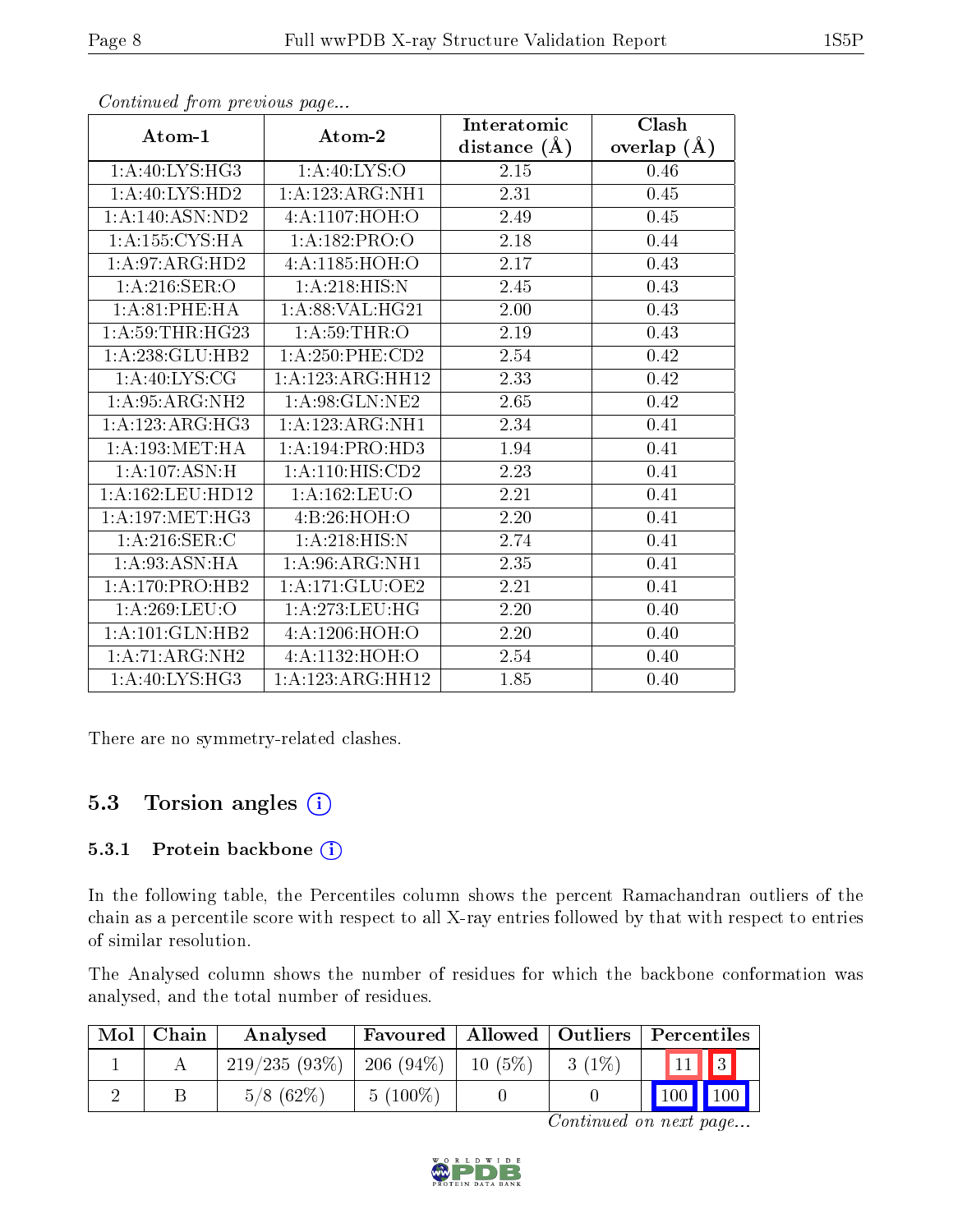Continued from previous page...

|     | Mol Chain | Analysed                                           |  | Favoured   Allowed   Outliers   Percentiles |
|-----|-----------|----------------------------------------------------|--|---------------------------------------------|
| All |           | $224/243$ (92\%)   211 (94\%)   10 (4\%)   3 (1\%) |  | $\boxed{12}$                                |

All (3) Ramachandran outliers are listed below:

| Mol | Chain | Res | Type'      |
|-----|-------|-----|------------|
|     |       | 244 | SE:R       |
|     |       |     | $\rm{ARG}$ |
|     |       | 243 | PRO        |

### 5.3.2 Protein sidechains  $(i)$

In the following table, the Percentiles column shows the percent sidechain outliers of the chain as a percentile score with respect to all X-ray entries followed by that with respect to entries of similar resolution.

The Analysed column shows the number of residues for which the sidechain conformation was analysed, and the total number of residues.

| Mol | Chain | Analysed        | Rotameric   | $\vert$ Outliers | Percentiles |    |
|-----|-------|-----------------|-------------|------------------|-------------|----|
|     |       | $182/193(94\%)$ | 176 (97%)   | 6 $(3%)$         | 38          | 26 |
| റ   |       | $4/4$ (100\%)   | 4 $(100\%)$ |                  | 100         |    |
| All | Аll   | $186/197(94\%)$ | 180(97%)    | 6 $(3%)$         | 39          | 27 |

All (6) residues with a non-rotameric sidechain are listed below:

| Mol | Chain | Res | Type                    |
|-----|-------|-----|-------------------------|
|     |       | 71  | $\overline{\text{ARG}}$ |
|     |       | 126 | LEU                     |
|     |       | 150 | LEU                     |
|     |       | 154 | $\rm{ARG}$              |
|     |       | 240 | $\overline{A}$ SN       |
|     |       | 253 | <b>LYS</b>              |

Some sidechains can be flipped to improve hydrogen bonding and reduce clashes. All (5) such sidechains are listed below:

| Mol | Chain | Res | <b>Type</b> |
|-----|-------|-----|-------------|
|     |       | 89  | GLN         |
|     |       | 98  | GLN         |
|     |       | 110 | <b>HIS</b>  |
|     |       | 117 | GL N        |

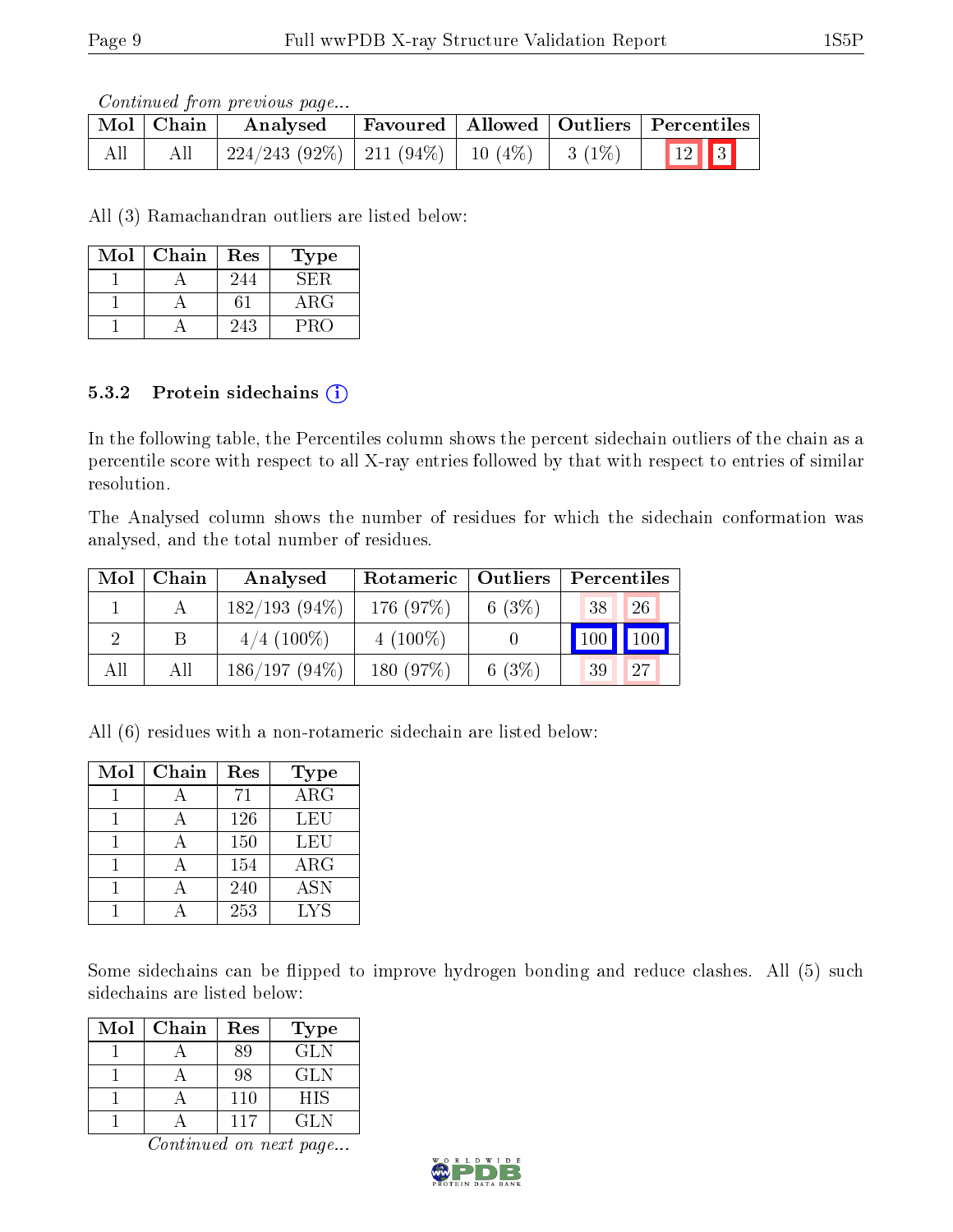Continued from previous page...

| Mol | Chain $\vert$ Res | ype |
|-----|-------------------|-----|
|     |                   |     |

### $5.3.3$  RNA  $(i)$

There are no RNA molecules in this entry.

## 5.4 Non-standard residues in protein, DNA, RNA chains (i)

1 non-standard protein/DNA/RNA residue is modelled in this entry.

In the following table, the Counts columns list the number of bonds (or angles) for which Mogul statistics could be retrieved, the number of bonds (or angles) that are observed in the model and the number of bonds (or angles) that are defined in the Chemical Component Dictionary. The Link column lists molecule types, if any, to which the group is linked. The Z score for a bond length (or angle) is the number of standard deviations the observed value is removed from the expected value. A bond length (or angle) with  $|Z| > 2$  is considered an outlier worth inspection. RMSZ is the root-mean-square of all Z scores of the bond lengths (or angles).

| $\mathbf{Mol}$ | $\mid$ Type $\mid$ Chain $\mid$ | $\vert$ Res $\vert$ | $^{\shortmid}$ Link $_{\shortmid}$ |          | Bond lengths |                                                                |         | Bond angles    |  |
|----------------|---------------------------------|---------------------|------------------------------------|----------|--------------|----------------------------------------------------------------|---------|----------------|--|
|                |                                 |                     |                                    | Counts   |              | $\vert$ RMSZ $\vert \#  Z  > 2$   Counts   RMSZ $\vert \#  Z $ |         |                |  |
|                |                                 | $^{\rm 16}$         |                                    | 10,11,12 | $1.52\,$     | $2(20\%)$                                                      | 7,12,14 | $\boxed{2.25}$ |  |

In the following table, the Chirals column lists the number of chiral outliers, the number of chiral centers analysed, the number of these observed in the model and the number defined in the Chemical Component Dictionary. Similar counts are reported in the Torsion and Rings columns. '-' means no outliers of that kind were identified.

|  |  |  | Mol   Type   Chain   Res   Link   Chirals   Torsions   Rings |                                  |
|--|--|--|--------------------------------------------------------------|----------------------------------|
|  |  |  | 0/9/10/12                                                    | <b>Service Contract Contract</b> |

All (2) bond length outliers are listed below:

| Mol | ∣ Chain |            | Res   Type   Atoms       | $\mathbf{Z}$ | Observed $(\overline{A})$   Ideal $(\overline{A})$ |  |
|-----|---------|------------|--------------------------|--------------|----------------------------------------------------|--|
|     |         |            | $ALY$   OH-CH   3.25     |              | L.30                                               |  |
|     |         | $\rm{ALY}$ | $\mid$ CH-NZ $\mid$ 2.78 |              |                                                    |  |

All (1) bond angle outliers are listed below:

|  |  | $\mid$ Mol $\mid$ Chain $\mid$ Res $\mid$ Type $\mid$ Atoms | $\mid$ Observed $({}^o)$ $\mid$ Ideal $({}^o)$ $\mid$ |        |
|--|--|-------------------------------------------------------------|-------------------------------------------------------|--------|
|  |  | $ALY$   CE-NZ-CH   -5.55                                    | 114 01                                                | 122.56 |

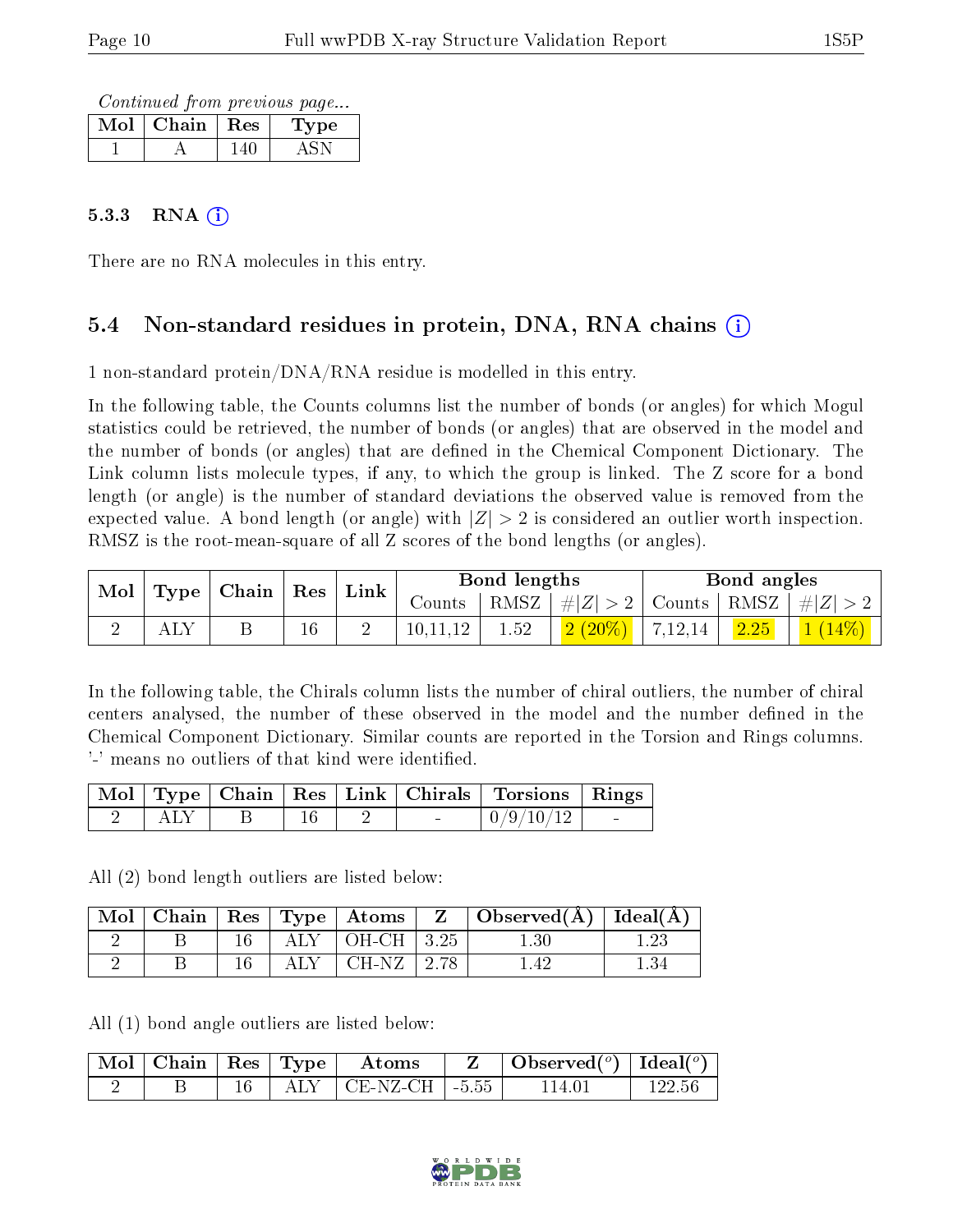There are no chirality outliers. There are no torsion outliers. There are no ring outliers. No monomer is involved in short contacts.

### 5.5 Carbohydrates  $(i)$

There are no carbohydrates in this entry.

## 5.6 Ligand geometry  $(i)$

Of 1 ligands modelled in this entry, 1 is monoatomic - leaving 0 for Mogul analysis.

There are no bond length outliers.

There are no bond angle outliers.

There are no chirality outliers.

There are no torsion outliers.

There are no ring outliers.

No monomer is involved in short contacts.

### 5.7 [O](https://www.wwpdb.org/validation/2017/XrayValidationReportHelp#nonstandard_residues_and_ligands)ther polymers (i)

There are no such residues in this entry.

### 5.8 Polymer linkage issues (i)

There are no chain breaks in this entry.

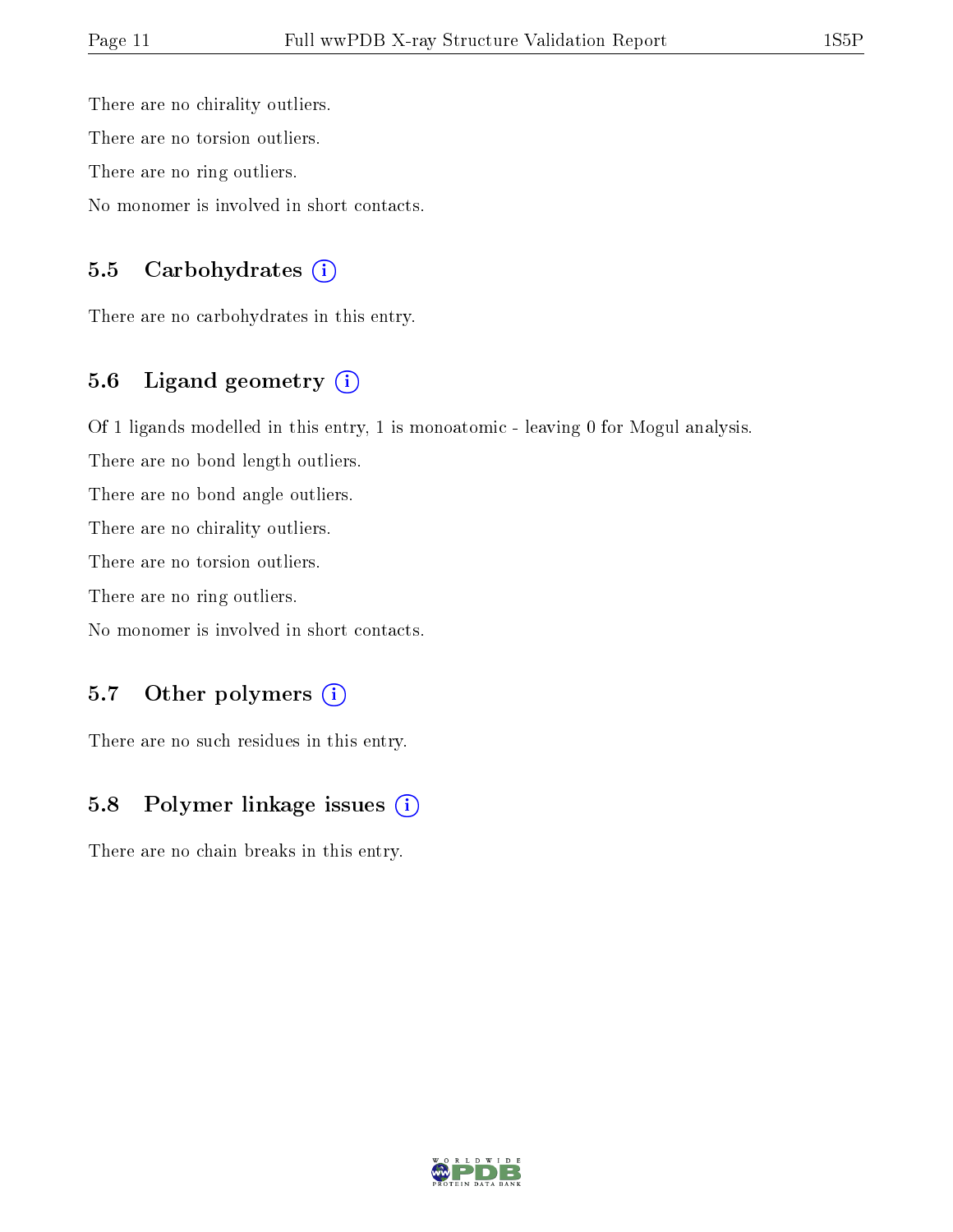# 6 Fit of model and data  $(i)$

## 6.1 Protein, DNA and RNA chains  $(i)$

In the following table, the column labelled  $#RSRZ> 2'$  contains the number (and percentage) of RSRZ outliers, followed by percent RSRZ outliers for the chain as percentile scores relative to all X-ray entries and entries of similar resolution. The OWAB column contains the minimum, median,  $95<sup>th</sup>$  percentile and maximum values of the occupancy-weighted average B-factor per residue. The column labelled ' $Q< 0.9$ ' lists the number of (and percentage) of residues with an average occupancy less than 0.9.

| Mol | Chain | Analysed      | ${ <\hspace{-1.5pt}{\mathrm{RSRZ}} \hspace{-1.5pt}>}$ | $\#\text{RSRZ}{>}2$                       |                         | $OWAB(A^2)$     | Q <sub>0.9</sub> |
|-----|-------|---------------|-------------------------------------------------------|-------------------------------------------|-------------------------|-----------------|------------------|
|     |       | 225/235(95%)  | 0.60                                                  | $32(14\%)$ 2 4                            |                         | 22, 43, 93, 115 |                  |
|     |       | $7/8$ $(87%)$ | $-0.12$                                               | $\vert 100 \vert \vert$<br>$\overline{0}$ | $\mid$ 100 $\mid$       | 35, 39, 71, 84  |                  |
|     | All   | 232/243(95%)  | 0.58                                                  | $32(13\%)$                                | $\boxed{2}$ $\boxed{4}$ | 22, 44, 93, 115 |                  |

All (32) RSRZ outliers are listed below:

| Mol            | Chain              | Res              | Type                    | <b>RSRZ</b>      |
|----------------|--------------------|------------------|-------------------------|------------------|
| $\mathbf{1}$   | $\boldsymbol{A}$   | 273              | LEU                     | 8.1              |
| $\mathbf{1}$   | $\overline{A}$     | 155              | CYS                     | $6.1\,$          |
| $\overline{1}$ | $\overline{\rm A}$ | 162              | LEU                     | 4.8              |
| $\mathbf{1}$   | $\overline{\rm A}$ | 60               | PHE                     | 4.3              |
| $\overline{1}$ | $\overline{\rm A}$ | $\overline{1}31$ | $\overline{\text{ILE}}$ | 4.1              |
| $\overline{1}$ | $\overline{\rm A}$ | 160              | <b>GLN</b>              | $4.0\,$          |
| $\overline{1}$ | $\overline{\rm A}$ | 156              | <b>SER</b>              | 3.8              |
| $\overline{1}$ | $\overline{\rm A}$ | 170              | $\overline{\text{PRO}}$ | 3.8              |
| $\overline{1}$ | $\overline{\rm A}$ | 127              | $\overline{\text{VAL}}$ | $\overline{3.7}$ |
| $\overline{1}$ | $\overline{A}$     | 161              | $\overline{\text{VAL}}$ | 3.5              |
| $\overline{1}$ | $\overline{\rm A}$ | 157              | $\overline{\text{GLN}}$ | $3.5\,$          |
| $\overline{1}$ | $\overline{\rm A}$ | $\overline{272}$ | $\overline{\text{GLY}}$ | $\overline{3.4}$ |
| $\overline{1}$ | $\overline{A}$     | 171              | $\overline{\text{GLU}}$ | $\overline{3.4}$ |
| $\overline{1}$ | $\overline{\rm A}$ | 274              | <b>LYS</b>              | 3.3              |
| $\overline{1}$ | $\overline{A}$     | 158              | SER                     | $\overline{3.2}$ |
| $\overline{1}$ | $\overline{\rm A}$ | 126              | $\overline{\text{LEU}}$ | $3.0\,$          |
| $\overline{1}$ | $\overline{\rm A}$ | $\overline{243}$ | $\overline{\text{PRO}}$ | $\overline{2.8}$ |
| $\overline{1}$ | $\overline{\rm A}$ | 244              | SER                     | $2.8\,$          |
| $\overline{1}$ | $\overline{\rm A}$ | $\overline{47}$  | <b>THR</b>              | $\overline{2.7}$ |
| $\overline{1}$ | $\overline{\rm A}$ | 130              | <b>ASN</b>              | $\overline{2.6}$ |
| $\overline{1}$ | $\overline{\rm A}$ | 159              | <b>GLY</b>              | 2.5              |
| $\overline{1}$ | A                  | 45               | VAL                     | 2.4              |
| $\overline{1}$ | $\overline{\rm A}$ | 67               | TRP                     | 2.3              |
| $\mathbf{1}$   | A                  | 46               | LEU                     | $2.\overline{3}$ |